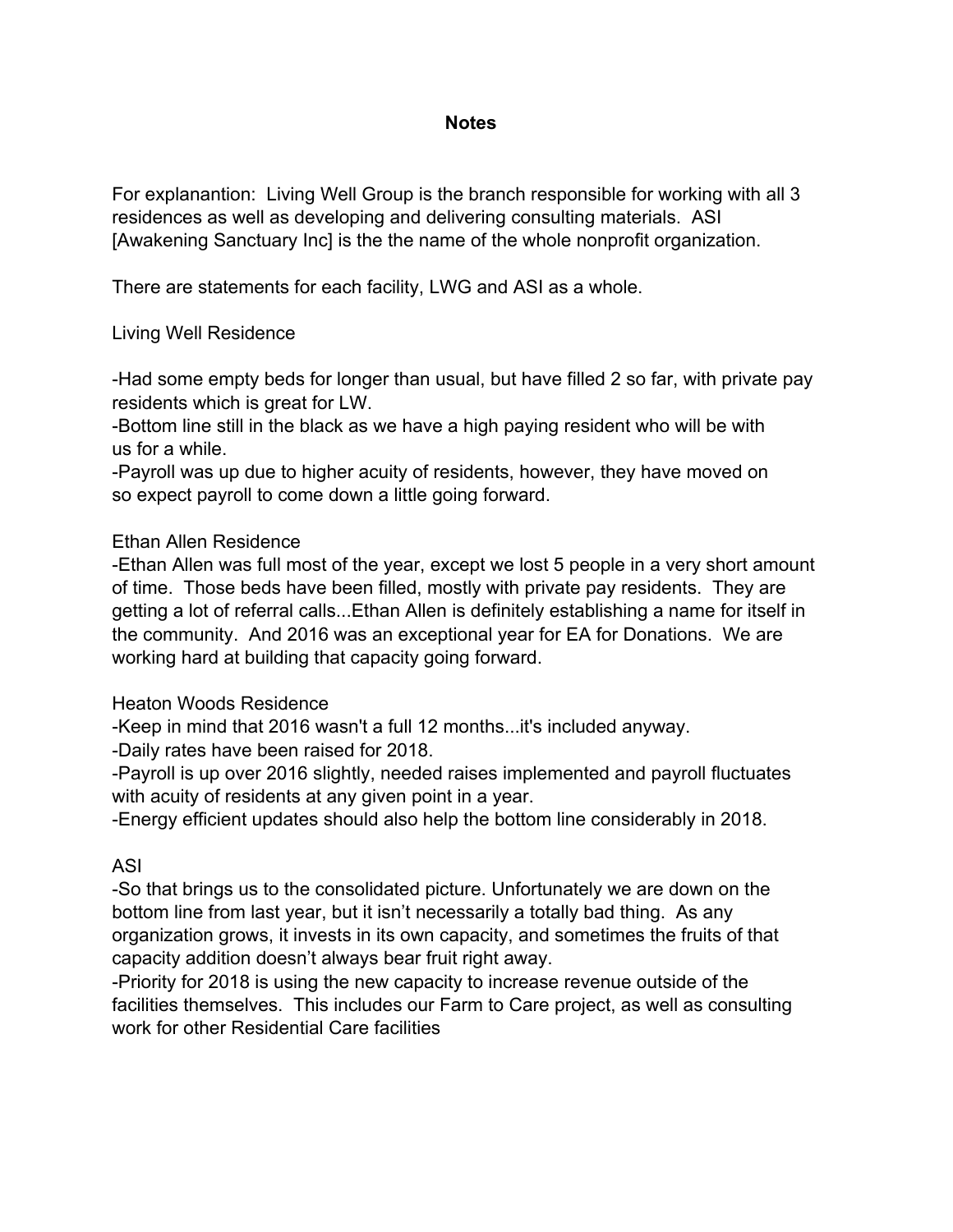# **Living Well Residence Profit and Loss**

**January - December 2017**

|                                                                                               |                   | <b>Total</b>           |            |  |
|-----------------------------------------------------------------------------------------------|-------------------|------------------------|------------|--|
|                                                                                               | Jan - Dec<br>2017 | Jan - Dec<br>2016 (PY) | Change     |  |
| <b>Income</b>                                                                                 |                   |                        |            |  |
| Resident R & B                                                                                | \$352,779         | \$236,326              | \$116,453  |  |
| <b>Patient Share</b>                                                                          | \$18,544          | \$16,012               | \$2,532    |  |
| Private Pay Tier                                                                              | \$9,050           |                        | \$9,050    |  |
| VT Medicaid Remittances                                                                       | \$206,993         | \$267,235              | (\$60,241) |  |
| Reimbursed Expenses by Resident                                                               | \$4,191           |                        | \$4,191    |  |
| Other Income                                                                                  |                   | \$3,000                | (\$3,000)  |  |
| Donations                                                                                     | \$6,200           | \$11,552               | (\$5,352)  |  |
| Grants                                                                                        | \$0               | \$22,820               | (\$22,820) |  |
| <b>Total Income</b>                                                                           | \$597,758         | \$556,944              | \$40,814   |  |
| <b>Gross Profit</b>                                                                           | \$597,758         | \$556,944              | \$40,814   |  |
| <b>Expenses</b>                                                                               |                   |                        |            |  |
| Payroll Wages                                                                                 | \$313,472         | \$251,492              | \$61,980   |  |
| Payroll Expenses                                                                              | \$43,473          | \$56,680               | (\$13,207) |  |
| <b>Professional Services</b>                                                                  | \$40,151          | \$28,230               | \$11,921   |  |
| Depreciation                                                                                  | \$32,315          | \$32,395               | (\$81)     |  |
| <b>Resident Activities</b>                                                                    | \$2,234           | \$1,962                | \$272      |  |
| Groceries                                                                                     | \$41,815          | \$39,007               | \$2,808    |  |
| <b>Medical Supplies</b>                                                                       | \$1,168           | \$1,596                | (\$428)    |  |
| <b>Household Supplies</b>                                                                     | \$4,285           | \$3,108                | \$1,177    |  |
| Equip-HseHold (Minor <cap.limit)< td=""><td></td><td>\$548</td><td>(\$548)</td></cap.limit)<> |                   | \$548                  | (\$548)    |  |
| Insurance                                                                                     | \$10,584          | \$10,054               | \$529      |  |
| Interest Expense                                                                              | \$23,378          | \$25,687               | (\$2,310)  |  |
| Information Technology                                                                        | \$2,297           | \$208                  | \$2,089    |  |
| Marketing                                                                                     | \$4,659           | \$5,008                | (\$349)    |  |
| Business Meals & Ent.                                                                         | \$1,364           | \$1,030                | \$335      |  |
| Miscellaneous Expenses                                                                        | \$80              | \$385                  | (\$305)    |  |
| Repairs & Maintenance                                                                         | \$12,475          | \$14,818               | (\$2,343)  |  |
| <b>Utilities</b>                                                                              | \$17,577          | \$16,260               | \$1,317    |  |
| Real Estate Taxes                                                                             | \$10,216          | \$9,452                | \$763      |  |
| Office Expense                                                                                | \$6,254           | \$8,837                | (\$2,583)  |  |
| Auto                                                                                          | \$6,462           | \$2,466                | \$3,996    |  |
| Travel                                                                                        | \$6,530           | \$2,687                | \$3,843    |  |
| Training & Education                                                                          | \$3,239           | \$249                  | \$2,990    |  |
| Other                                                                                         | \$1,796           | \$6,680                | (\$4,884)  |  |
| Conferences, Meetings, Etc                                                                    | \$60              | \$195                  | (\$135)    |  |
| <b>Total Expenses</b>                                                                         | \$579,786         | \$517,118              | \$62,668   |  |
| <b>Net Operating Income</b>                                                                   | \$17,972          | \$39,826               | (\$21,854) |  |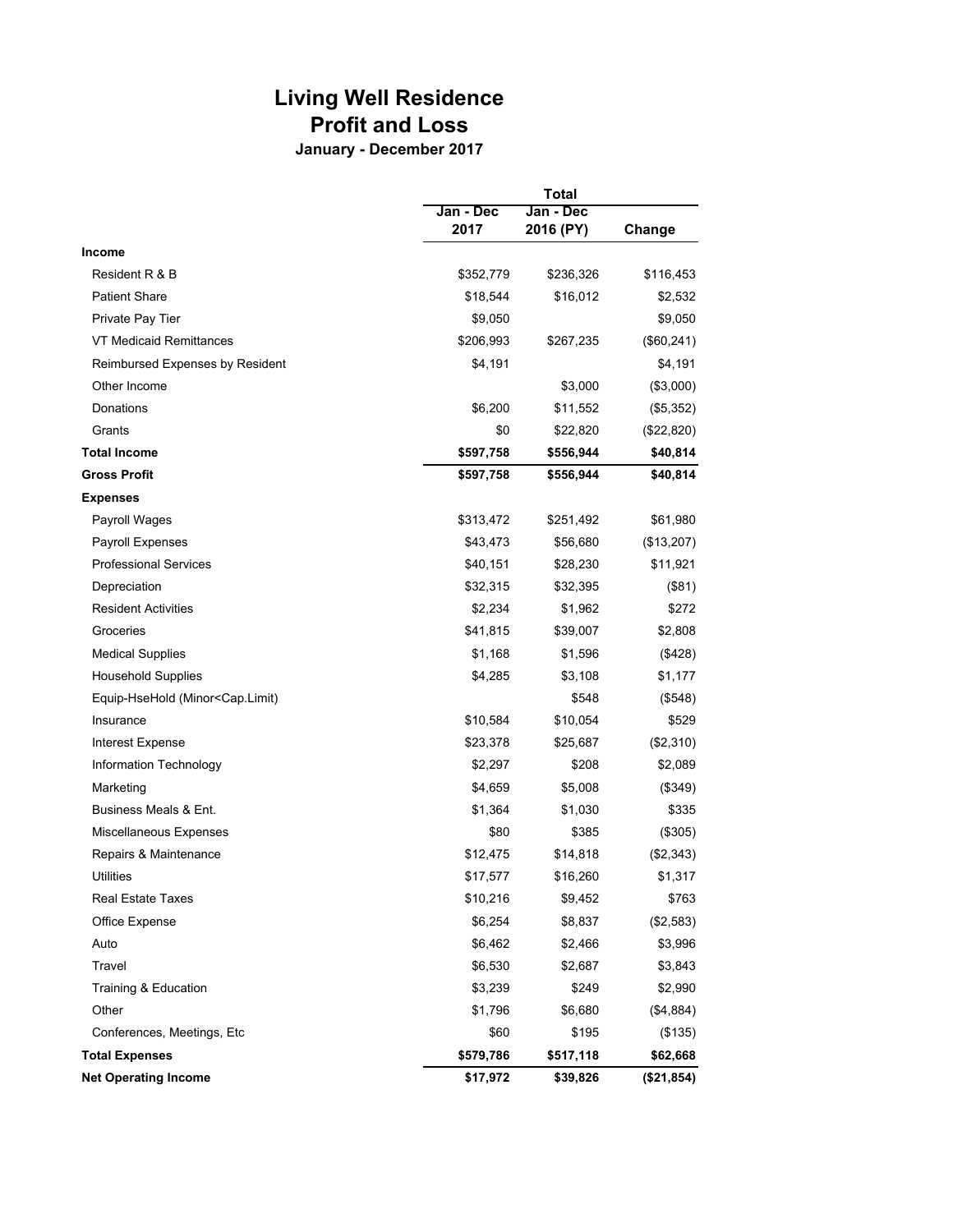## **Living Well Residence Balance Sheet As of December 31, 2017**

|                                               | <b>Total</b>  |
|-----------------------------------------------|---------------|
| <b>ASSETS</b>                                 |               |
| <b>Total Bank Accounts</b>                    | \$22,549      |
| <b>Total Accounts Receivable</b>              | \$43,145      |
| <b>Total Other Current Assets</b>             | \$2,077       |
| <b>Total Current Assets</b>                   | \$67,771      |
| <b>Fixed Assets</b>                           |               |
| <b>Accumulated Depreciation</b>               | $(\$290,064)$ |
| 1711000 Land, Bldgs & Equipment-B/Depr.       |               |
| 15000 Equipment                               | \$15,770      |
| 1601000 71 Maple St.                          | \$0           |
| 1601010 71 Maple St.=Land (Not Depr'd)        | \$64,229      |
| 1601020 71 Maple St.=Building Portion         | \$521,021     |
| Total 71 Maple St.                            | \$585,250     |
| 1730000 Office Equip - Awakening Sanct.       | \$7,346       |
| 1730005 Furniture, Fixtures+Equip=Active      | \$58,259      |
| 1730010 Original Cost - Furn, Fixt& Equip     | \$42,007      |
| 1730020 Depreciation - Furn, Fixt&Equip       | (\$2,281)     |
| 1730030 Office Equip.--Orig.Cost=Active       | \$5,987       |
| 1730090 Donated CemeteryLot(Not Depr'd)       | \$450         |
| Total 1711000 Land, Bldgs & Equipment-B/Depr. | \$712,788     |
| <b>Total Fixed Assets</b>                     | \$422,724     |
| <b>Total Due From Others</b>                  | \$201,127     |
| <b>TOTAL ASSETS</b>                           | \$691,622     |
| <b>LIABILITIES AND EQUITY</b>                 |               |
| <b>Liabilities</b>                            |               |
| <b>Total Accounts Payable</b>                 | \$49,180      |
| <b>Total Credit Cards</b>                     | \$10,124      |
| <b>Total Resident Deposits</b>                | \$16,600      |
| <b>Total Due to Others</b>                    | \$105,314     |
| <b>Total Current Liabilities</b>              | \$181,267     |
| <b>Long-Term Liabilities</b>                  |               |
| <b>VCLF</b>                                   | \$278,662     |
| N/P Devida Deluca                             | \$40,633      |
| Donated Cemetary Lot                          | \$450         |
| <b>Total Long-Term Liabilities</b>            | \$319,745     |
| <b>Total Liabilities</b>                      | \$501,012     |
| <b>Equity</b>                                 |               |
| <b>Net Assets</b>                             | \$172,638     |
| <b>Net Income</b>                             | \$17,972      |
| <b>Total Equity</b>                           | \$190,610     |
| TOTAL LIABILITIES AND EQUITY                  | \$691,622     |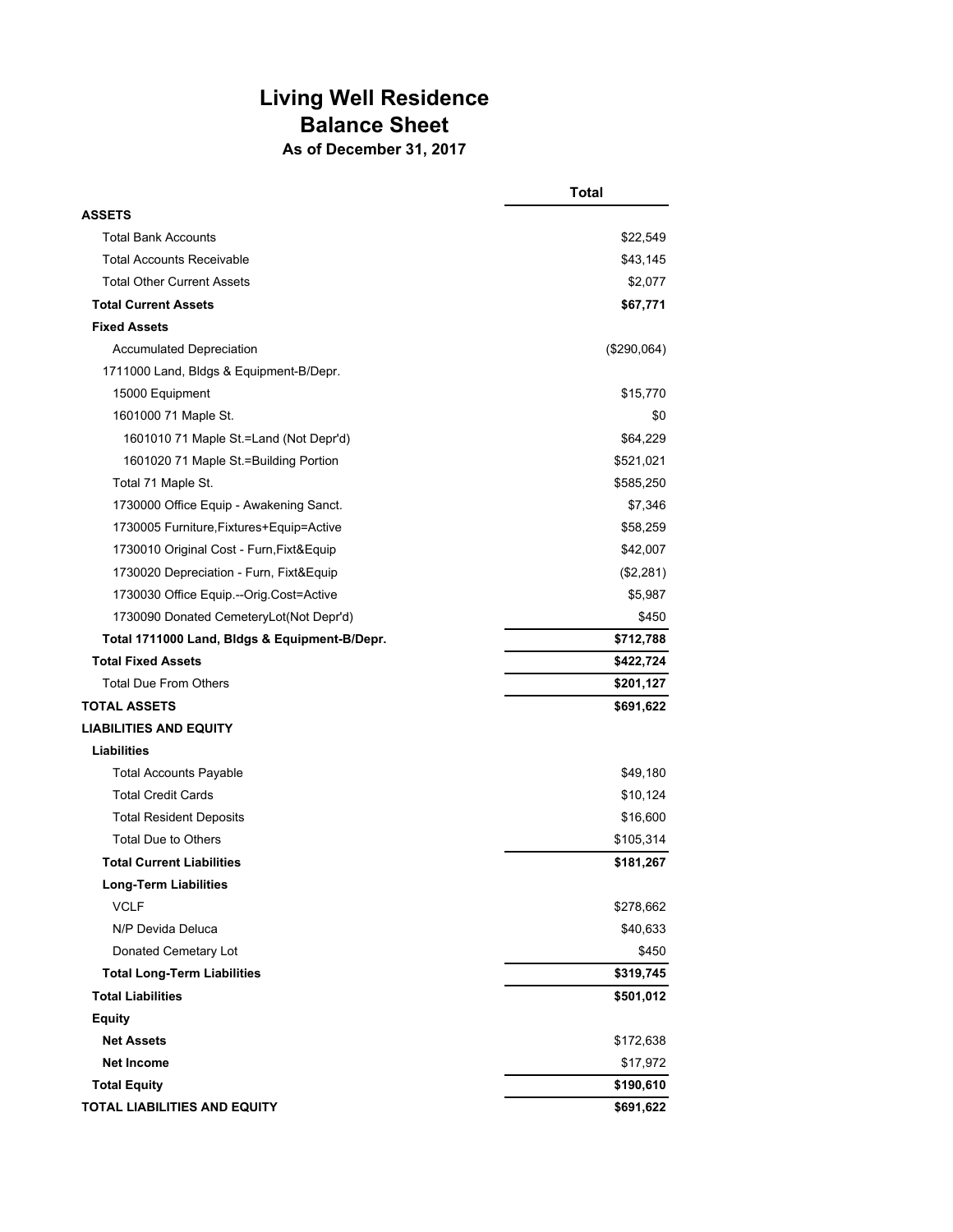### **Ethan Allen Residence Profit and Loss**

**January - December 2017**

|                                                                                                          | <b>Total</b>   |                |             |
|----------------------------------------------------------------------------------------------------------|----------------|----------------|-------------|
|                                                                                                          |                | Jan - Dec 2016 |             |
|                                                                                                          | Jan - Dec 2017 | (PY)           | Change      |
| Income                                                                                                   |                |                |             |
| Resident R & B Private Pay                                                                               | \$989,293      | \$1,065,189    | (\$75,895)  |
| <b>Pvt PayTier Payments</b>                                                                              | \$232,675      | \$265,648      | (\$32,973)  |
| Resident Medicaid R&B                                                                                    | \$192,461      | \$186,857      | \$5,605     |
| <b>Patient Share</b>                                                                                     | \$133,181      | \$120,447      | \$12,734    |
| VT Medicaid Remittances                                                                                  | \$568,016      | \$524,337      | \$43,679    |
| Reimbursed Exp's By Residents                                                                            | \$9,142        | \$18,195       | (\$9,053)   |
| <b>Howard Center</b>                                                                                     | \$131,655      | \$130,379      | \$1,276     |
| Other Income                                                                                             | \$1,538        | \$67,668       | (\$66, 130) |
| Donations                                                                                                | \$8,304        | \$55,046       | (\$46,742)  |
| <b>Grants Received</b>                                                                                   | \$117,881      | \$6,000        | \$111,881   |
| <b>Total Income</b>                                                                                      | \$2,384,146    | \$2,439,765    | (\$55,619)  |
| <b>Gross Profit</b>                                                                                      | \$2,384,146    | \$2,439,765    | (\$55,619)  |
| <b>Expenses</b>                                                                                          |                |                |             |
| Payroll Wages                                                                                            | \$1,222,377    | \$1,203,494    | \$18,884    |
| <b>Fringe Benefits</b>                                                                                   | \$31,575       | \$15,111       | \$16,464    |
| Payroll Expenses                                                                                         | \$169,636      | \$244,993      | (\$75,356)  |
| <b>Professional Services</b>                                                                             | \$218,515      | \$159,905      | \$58,610    |
| Advertising                                                                                              | \$1,022        | \$2,015        | (\$993)     |
| Contributions To Other Org's                                                                             | \$250          | \$150          | \$100       |
| Depreciation                                                                                             | \$89,299       | \$76,002       | \$13,297    |
| <b>Resident Activities</b>                                                                               | \$19,179       | \$16,105       | \$3,074     |
| Groceries                                                                                                | \$104,373      | \$93,029       | \$11,344    |
| <b>Medical Supplies</b>                                                                                  | \$10,815       | \$10,588       | \$227       |
| <b>Household Supplies</b>                                                                                | \$12,172       | \$11,541       | \$631       |
| Equip-HseHold (Minor <cap.limit)< td=""><td>\$2,246</td><td>\$5,627</td><td>(\$3,380)</td></cap.limit)<> | \$2,246        | \$5,627        | (\$3,380)   |
| Insurance                                                                                                | \$26,898       | \$29,608       | (\$2,710)   |
| Interest Expense                                                                                         | \$100,485      | \$84,863       | \$15,622    |
| Information Technology                                                                                   | \$251          | \$1,395        | (\$1,144)   |
| Marketing                                                                                                | \$10,669       | \$7,366        | \$3,303     |
| <b>Business Meals &amp; Ent</b>                                                                          | \$453          | \$378          | \$75        |
| Miscellaneous Expenses                                                                                   | \$943          | \$776          | \$167       |
| Repairs & Maintenance                                                                                    | \$23,254       | \$19,456       | \$3,797     |
| Utilities                                                                                                | \$69,059       | \$64,307       | \$4,752     |
| <b>Real Estate Taxes</b>                                                                                 | \$1,059        | \$21,136       | (\$20,077)  |
| Licenses & Permits                                                                                       | \$140          |                | \$140       |
| Office Expense                                                                                           | \$16,209       | \$744          | \$15,465    |
| Travel                                                                                                   | \$5,537        | \$7,323        | (\$1,786)   |
| Training & Education                                                                                     | \$3,265        | \$3,645        | (\$380)     |
| Other                                                                                                    | \$6,749        | \$13,190       | (\$6,441)   |
| Conferences, Meetings, Etc.                                                                              | \$30           | \$3,640        | (\$3,610)   |
| <b>Total Expenses</b>                                                                                    | \$2,149,202    | \$2,096,387    | \$52,816    |
| <b>Net Operating Income</b>                                                                              | \$234,944      | \$343,378      | (\$108,435) |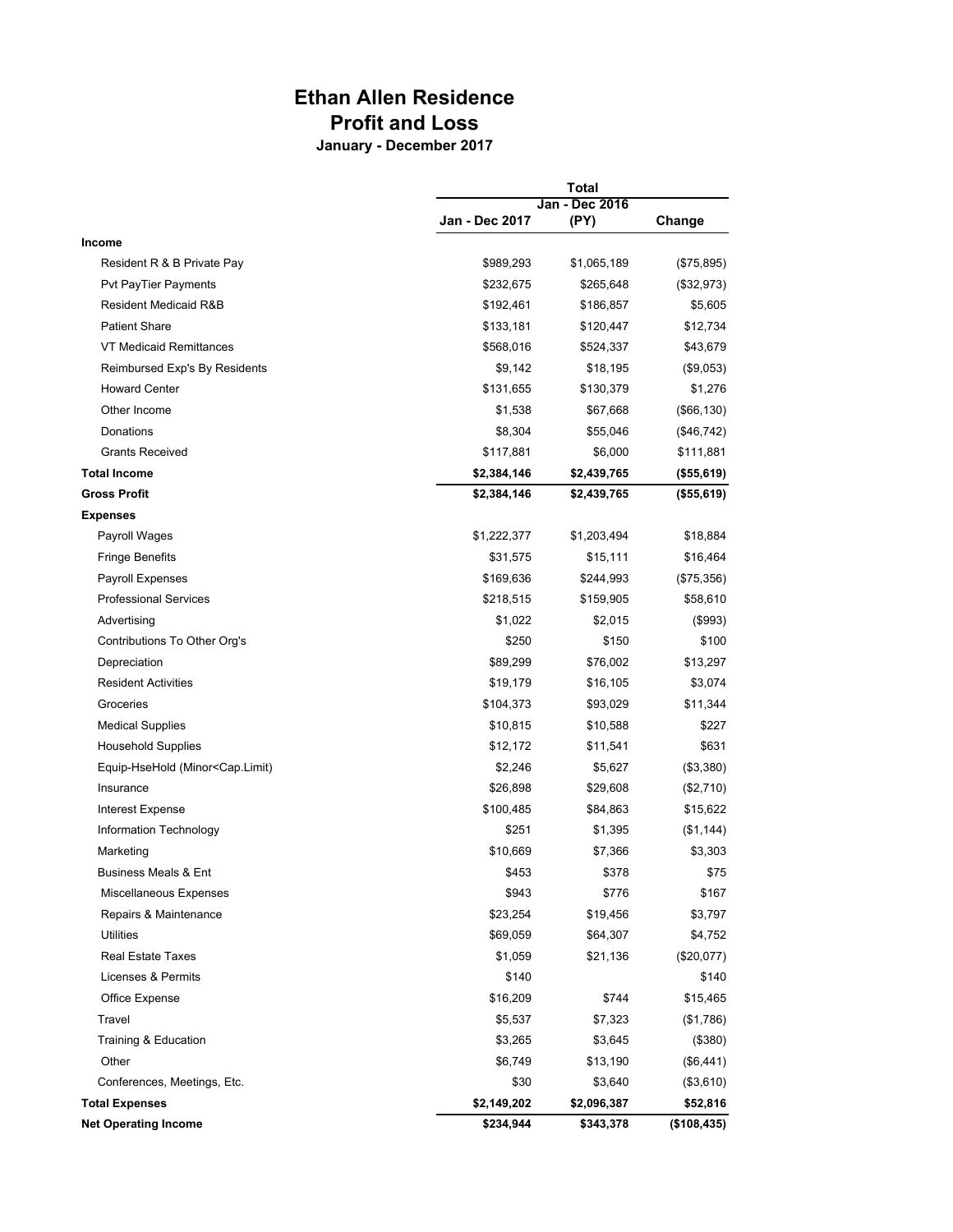# **Ethan Allen Residence/LWG Balance Sheet**

**As of December 31, 2017**

|                                            | <b>Total</b> |
|--------------------------------------------|--------------|
| <b>ASSETS</b>                              |              |
| <b>Total Bank Accounts</b>                 | \$10,947     |
| <b>Total Accounts Receivable</b>           | \$45,442     |
| <b>Total Due From Others</b>               | \$292,192    |
| <b>Total Current Assets</b>                | \$348,581    |
| <b>Fixed Assets</b>                        |              |
| Land, Bidgs & Equip.-b/Depr.               |              |
| Land                                       | \$280,402    |
| <b>Building</b>                            | \$1,120,000  |
| <b>Building Improvements</b>               | \$895,714    |
| Furniture, Fixtures, Equip.                | \$72,430     |
| Office Equipment                           | \$10,761     |
| Financing Costs To Be Amortized            | \$128,722    |
| Total 1711000 Land, Bldgs & Equip.-b/Depr. | \$2,508,029  |
| <b>Accumulated Depreciation</b>            | (\$335,932)  |
| <b>Total Fixed Assets</b>                  | \$2,172,097  |
| <b>TOTAL ASSETS</b>                        | \$2,520,678  |
| <b>LIABILITIES AND EQUITY</b>              |              |
| <b>Liabilities</b>                         |              |
| <b>Total Accounts Payable</b>              | \$141,461    |
| <b>Total Credit Cards</b>                  | \$54,244     |
| <b>Resident Deposits</b>                   | \$18,555     |
| Due To Others                              | \$382,241    |
| <b>Total Current Liabilities</b>           | \$597,219    |
| <b>Long-Term Liabilities</b>               |              |
| Mortgage+Loan Financing                    |              |
| <b>VCLF Construction Loan</b>              | \$235,680    |
| Community Bank Construction Loan           | \$235,654    |
| VCLF 1st Mortgage                          | \$473,364    |
| Community Bank/Merchants Bk 1st Mortgage   | \$472,775    |
| Loans From Herb Donner                     | \$368,244    |
| <b>Total Long-Term Liabilities</b>         | \$1,785,718  |
| <b>Total Liabilities</b>                   | \$2,382,937  |
| <b>Equity</b>                              |              |
| Net Assets                                 | \$9,556      |
| Net Income                                 | \$128,185    |
| <b>Total Equity</b>                        | \$137,741    |
| <b>TOTAL LIABILITIES AND EQUITY</b>        | \$2,520,678  |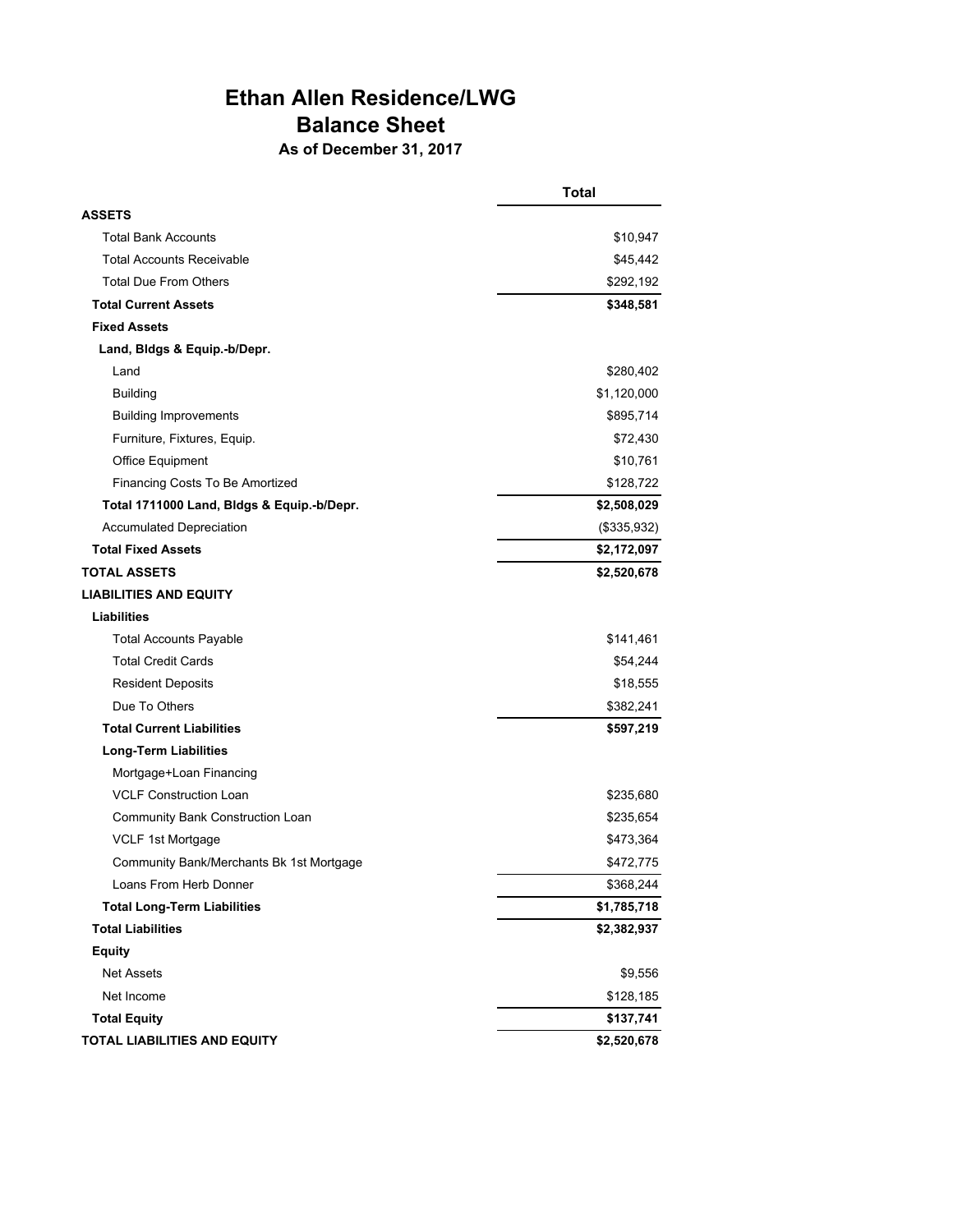# **Heaton Woods Residence Profit and Loss**

**January - December 2017** [2016 only 8 months ]

|                                     | <b>Total</b>   |                |            |
|-------------------------------------|----------------|----------------|------------|
|                                     |                | Jan - Dec 2016 |            |
|                                     | Jan - Dec 2017 | (PY)           | Change     |
| Income                              |                |                |            |
| Resident R & B Pvt Pay              | \$1,585,243    | \$1,103,612    | \$481,631  |
| Resident R & B Pvt PayTier Payments | \$77,461       | \$62,100       | \$15,361   |
| Resident R & B Medicaid R&B         | \$173,168      | \$92,302       | \$80,866   |
| <b>Patient Share</b>                | \$113,488      | \$43,594       | \$69,894   |
| VT Medicaid Resident Revenue        | \$396,394      | \$228,640      | \$167,755  |
| Reimbursed Exp's By Residents       | \$12,592       | \$6,182        | \$6,410    |
| Other Income                        | \$3,613        |                | \$3,613    |
| Donations                           | \$1,839        | \$1,569        | \$270      |
| <b>Total Income</b>                 | \$2,363,799    | \$1,537,999    | \$825,800  |
| <b>Gross Profit</b>                 | \$2,363,799    | \$1,537,999    | \$825,800  |
| <b>Expenditures</b>                 |                |                |            |
| Payroll Wages                       | \$1,270,233    | \$781,921      | \$488,313  |
| <b>Fringe Benefits</b>              | \$62,535       | \$14,277       | \$48,257   |
| Payroll Expenses                    | \$168,321      | \$147,476      | \$20,844   |
| <b>Professional Services</b>        | \$290,129      | \$220,993      | \$69,135   |
| Advertising                         | \$652          | \$1,230        | (\$579)    |
| Contributions To Other Org's        | \$25           |                | \$25       |
| Depreciation                        | \$44,290       | \$25,460       | \$18,830   |
| <b>Resident Activities</b>          | \$20,366       | \$11,976       | \$8,390    |
| Groceries                           | \$97,169       | \$43,282       | \$53,888   |
| <b>Medical Supplies</b>             | \$10,154       | \$8,430        | \$1,724    |
| <b>Household Supplies</b>           | \$28,732       | \$13,876       | \$14,856   |
| Equip-HseHold                       | \$2,862        | \$822          | \$2,040    |
| Insurance                           | \$50,665       | \$23,920       | \$26,745   |
| Interest Expense                    | \$57,802       | \$42,008       | \$15,794   |
| Information Technology              | \$6,118        | \$1,852        | \$4,266    |
| Marketing                           | \$12,000       | \$4,022        | \$7,979    |
| Miscellaneous Expenses              | \$2,506        | \$1,322        | \$1,184    |
| Repairs & Maintenance               | \$26,414       | \$23,635       | \$2,778    |
| <b>Utilities</b>                    | \$122,587      | \$66,853       | \$55,734   |
| Real Estate Taxes                   | \$12,500       | \$0            | \$12,500   |
| Office Expense                      | \$19,583       | \$19,428       | \$156      |
| Travel                              | \$3,164        | \$2,543        | \$621      |
| Training & Education                | \$390          | \$1,968        | (\$1,578)  |
| <b>Total Expenditures</b>           | \$2,309,664    | \$1,457,293    | \$852,371  |
| <b>Net Operating Income</b>         | \$54,134       | \$80,706       | (\$26,572) |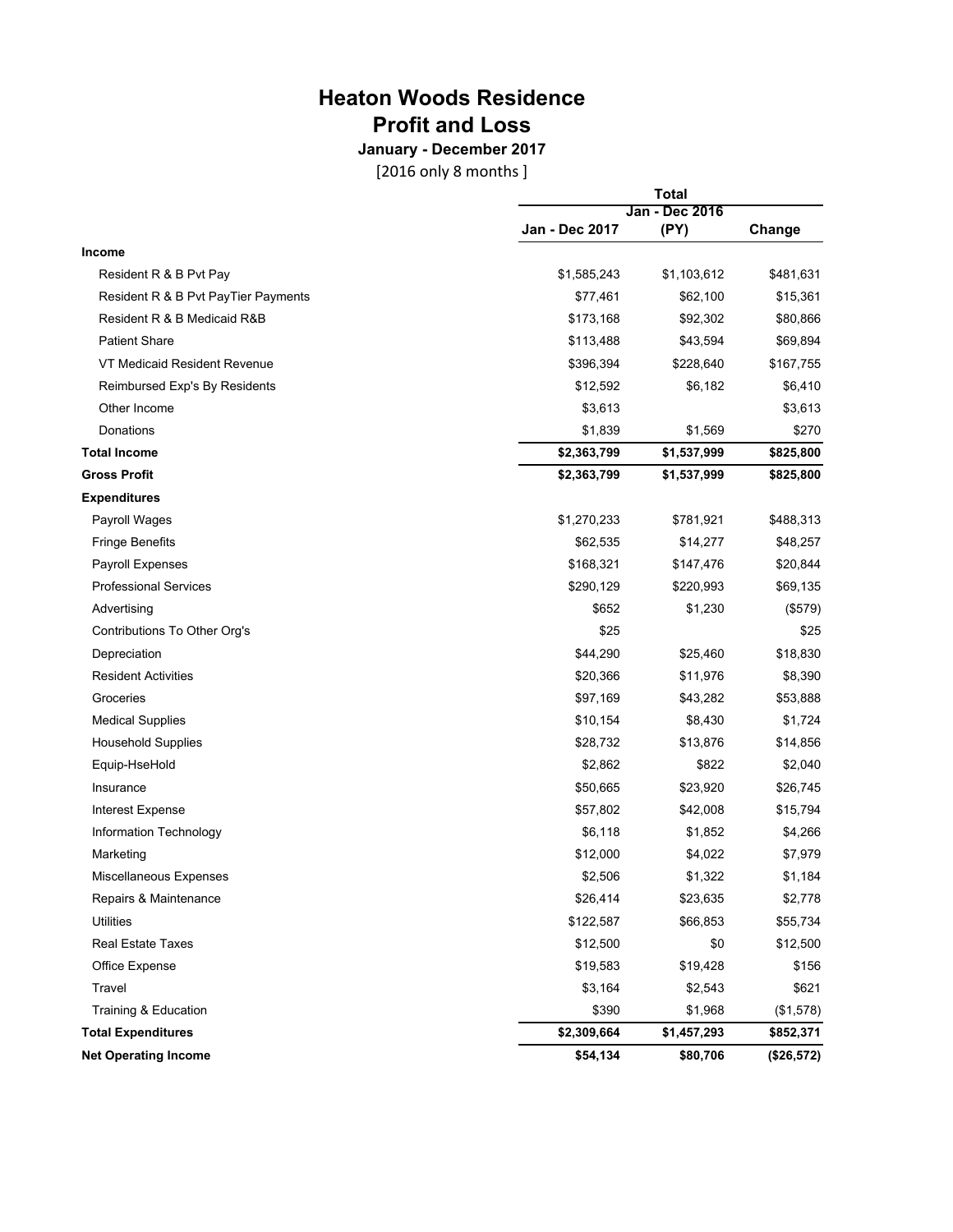## **Heaton Woods Residence Statement of Financial Position As of December 31, 2017**

|                                                    | <b>Total</b> |
|----------------------------------------------------|--------------|
| <b>ASSETS</b>                                      |              |
| <b>Total Bank Accounts</b>                         | \$111,123    |
| <b>Total Accounts Receivable</b>                   | (\$5,900)    |
| <b>Total Other Current Assets</b>                  | \$25,000     |
| <b>Total Current Assets</b>                        | \$130,223    |
| <b>Fixed Assets</b>                                |              |
| Land, Bldgs & Equip.-b/Depr.                       |              |
| Land                                               | \$342,029    |
| <b>Building</b>                                    | \$1,183,129  |
| <b>Building Improvements</b>                       | \$1,606,249  |
| Furniture, Fixtures, Equip.                        | \$131,317    |
| Total 1711000 Land, Bldgs & Equip.-b/Depr.         | \$3,262,724  |
| <b>Accumulated Depreciation</b>                    | (\$69,750)   |
| <b>Total Fixed Assets</b>                          | \$3,192,974  |
| <b>TOTAL ASSETS</b>                                | \$3,323,197  |
| <b>LIABILITIES AND EQUITY</b>                      |              |
| Liabilities                                        |              |
| <b>Total Accounts Payable</b>                      | \$33,563     |
| <b>Resident Deposits</b>                           | \$1,250      |
| <b>Total Current Liabilities</b>                   | \$33,808     |
| <b>Long-Term Liabilities</b>                       |              |
| 2500000 Mortgage+Loan Financing                    |              |
| 2500110 Mortgage+Loan Financing NSB                | \$1,556,332  |
| 2500200 Mortgage+Loan Financing City of Montpelier | \$600,000    |
| Total 2500000 Mortgage+Loan Financing              | \$2,156,332  |
| Commons Energy Construction Loan                   | \$899,617    |
| <b>Total Long-Term Liabilities</b>                 | \$3,055,949  |
| <b>Total Liabilities</b>                           | \$3,089,757  |
| <b>Equity</b>                                      |              |
| Opening Balance Equity                             | \$99,119     |
| <b>Net Assets</b>                                  | \$80,187     |
| Net Income                                         | \$54,134     |
| <b>Total Equity</b>                                | \$233,441    |
| <b>TOTAL LIABILITIES AND EQUITY</b>                | \$3,323,197  |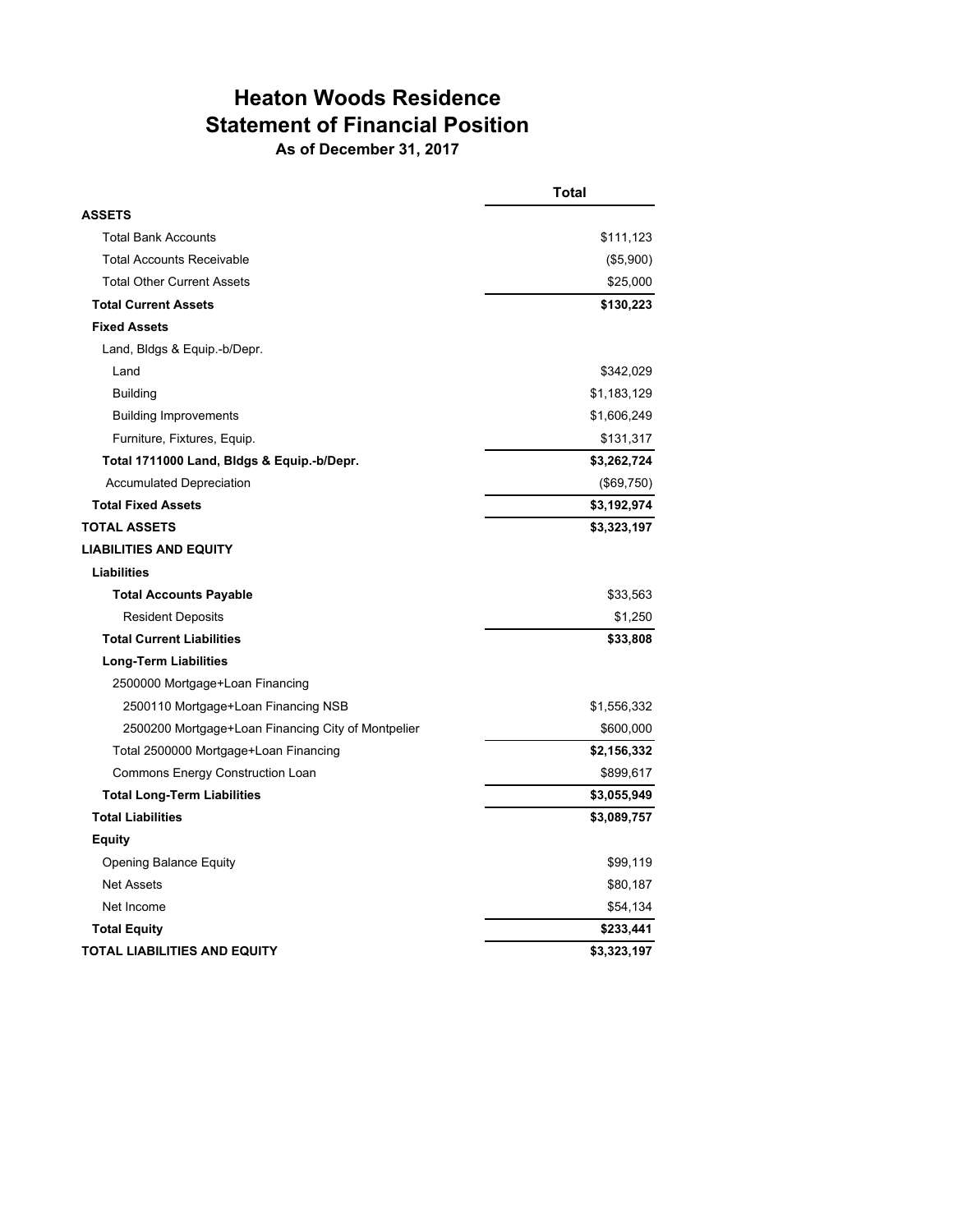## **Living Well Group Profit and Loss January - December 2017**

|                              | <b>Total</b>   |             |                     |  |
|------------------------------|----------------|-------------|---------------------|--|
|                              |                |             | Jan - Dec<br>Change |  |
|                              | Jan - Dec 2017 | 2016 (PY)   |                     |  |
| <b>Income</b>                |                |             |                     |  |
| Management Fee Income        | \$391,888      | \$320,284   | \$71,604            |  |
| Consulting                   | \$15,220       |             | \$15,220            |  |
| <b>Total Other Income</b>    | \$407,108      | \$320,284   | \$86,824            |  |
| Donations                    | \$2,183        | \$1,859     | \$323               |  |
| <b>Total Income</b>          | \$409,291      | \$322,144   | \$87,147            |  |
| <b>Gross Profit</b>          | \$409,291      | \$322,144   | \$87,147            |  |
| <b>Expenses</b>              |                |             |                     |  |
| Payroll Wages                | \$434,297      | \$316,236   | \$118,061           |  |
| <b>Payroll Expenses</b>      | \$50,748       | \$46,570    | \$4,177             |  |
| <b>Professional Services</b> | \$7,644        | \$14,768    | (\$7, 125)          |  |
| <b>Household Expenses</b>    | \$598          | \$146       | \$451               |  |
| <b>Interest Expense</b>      | \$26           | \$0         | \$26                |  |
| Information Technology       | \$4,600        | \$0         | \$4,600             |  |
| Marketing                    | \$10,621       | \$840       | \$9,781             |  |
| Business Meals & Ent.        | \$285          | \$56        | \$229               |  |
| Office Expense               | \$3,606        | \$875       | \$2,732             |  |
| Travel                       | \$4,466        | \$2,603     | \$1,863             |  |
| Training & Education         | \$19           | \$15        | \$4                 |  |
| Other                        | \$39           | (\$10)      | \$49                |  |
| Conferences, Meetings, Etc.  | \$3,570        | \$35        | \$3,535             |  |
| <b>Total Expenses</b>        | \$516,490      | \$386,389   | \$130,101           |  |
| <b>Net Operating Income</b>  | (\$107, 199)   | (\$64, 246) | (\$42,954)          |  |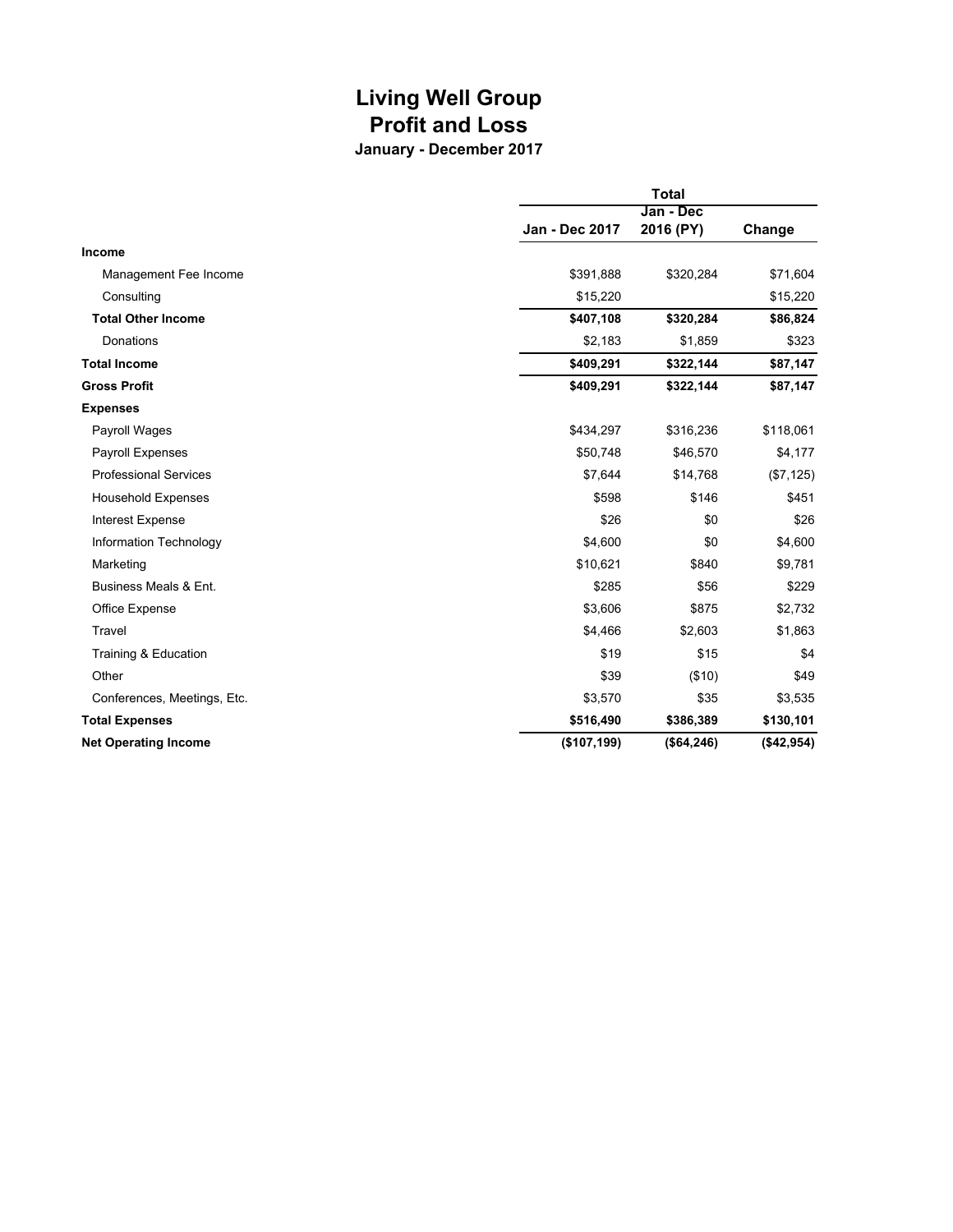## **Awakening Sanctuary Inc Profit and Loss**

**January - December 2017**

|                                                                                                           |             | <b>Total</b> |             |  |
|-----------------------------------------------------------------------------------------------------------|-------------|--------------|-------------|--|
|                                                                                                           | 2017        | 2016 (PY)    | Change      |  |
| <b>Income</b>                                                                                             |             |              |             |  |
| Resident R & B                                                                                            | \$3,292,946 | \$2,684,285  | \$608,661   |  |
| <b>Patient Share</b>                                                                                      | \$265,212   | \$180,053    | \$85,159    |  |
| Private Pay Tier                                                                                          | \$319,186   | \$327,748    | (\$8,562)   |  |
| VT Medicaid Remittances                                                                                   | \$1,171,404 | \$1,022,693  | \$148,710   |  |
| Reimbursed Expenses by Resident                                                                           | \$25,925    | \$24,377     | \$1,548     |  |
| Other Income                                                                                              | \$5,151     | \$67,668     | (\$62,516)  |  |
| Donations                                                                                                 | \$18,526    | \$70,026     | (\$51,501)  |  |
| Grants                                                                                                    | \$117,881   | \$28,820     | \$89,061    |  |
| Management Fee Income                                                                                     | \$391,888   | \$320,284    | \$71,604    |  |
| <b>Howard Center</b>                                                                                      | \$131,655   | \$130,379    | \$1,276     |  |
| Consulting                                                                                                | \$15,220    | \$0          | \$15,220    |  |
| <b>Total Income</b>                                                                                       | \$5,754,994 | \$4,856,333  |             |  |
| <b>Gross Profit</b>                                                                                       | \$5,754,994 | \$4,856,333  | \$898,661   |  |
| <b>Expenses</b>                                                                                           |             |              | \$898,661   |  |
| Payroll Wages                                                                                             | \$3,240,380 | \$2,552,143  | \$688,237   |  |
| <b>Payroll Expenses</b>                                                                                   | \$526,288   | \$524,260    | \$2,027     |  |
| <b>Professional Services</b>                                                                              |             |              |             |  |
| Depreciation                                                                                              | \$556,437   | \$423,896    | \$132,542   |  |
| Advertising                                                                                               | \$165,904   | \$132,858    | \$33,046    |  |
| <b>Resident Activities</b>                                                                                | \$1,674     | \$3,245      | (\$1,572)   |  |
| Groceries                                                                                                 | \$41,779    | \$30,043     | \$11,736    |  |
| <b>Medical Supplies</b>                                                                                   | \$243,358   | \$174,319    | \$69,039    |  |
| <b>Household Supplies</b>                                                                                 | \$22,138    | \$20,614     | \$1,524     |  |
| Equip-HseHold (Minor <cap.limit)< td=""><td>\$45,189</td><td>\$27,525</td><td>\$17,664</td></cap.limit)<> | \$45,189    | \$27,525     | \$17,664    |  |
| Insurance                                                                                                 | \$5,108     | \$6,996      | (\$1,888)   |  |
| <b>Interest Expense</b>                                                                                   | \$88,147    | \$63,582     | \$24,565    |  |
| Information Technology                                                                                    | \$181,691   | \$151,585    | \$30,106    |  |
|                                                                                                           | \$13,265    | \$3,454      | \$9,811     |  |
| Marketing<br>Business Meals & Ent.                                                                        | \$37,950    | \$17,236     | \$20,714    |  |
|                                                                                                           | \$2,103     | \$1,464      | \$638       |  |
| Miscellaneous Expenses                                                                                    | \$3,529     | \$2,483      | \$1,046     |  |
| Repairs & Maintenance                                                                                     | \$62,142    | \$57,910     | \$4,233     |  |
| <b>Utilities</b>                                                                                          | \$209,222   | \$142,419    | \$66,803    |  |
| <b>Real Estate Taxes</b>                                                                                  | \$23,775    | \$43,093     | (\$19,317)  |  |
| Office Expense                                                                                            | \$46,208    | \$30,299     | \$15,909    |  |
| Travel                                                                                                    | \$19,697    | \$15,156     | \$4,541     |  |
| Training & Education                                                                                      | \$6,951     | \$5,867      | \$1,084     |  |
| Other                                                                                                     | \$8,545     | \$19,870     | (\$11,325)  |  |
| Conferences, Meetings, Etc                                                                                | \$3,660     | \$3,870      | (\$210)     |  |
| <b>Total Expenses</b>                                                                                     | \$5,555,142 | \$4,454,187  | \$1,100,954 |  |
| <b>Net Operating Income</b>                                                                               | \$199,852   | \$402,146    | (\$202,293) |  |